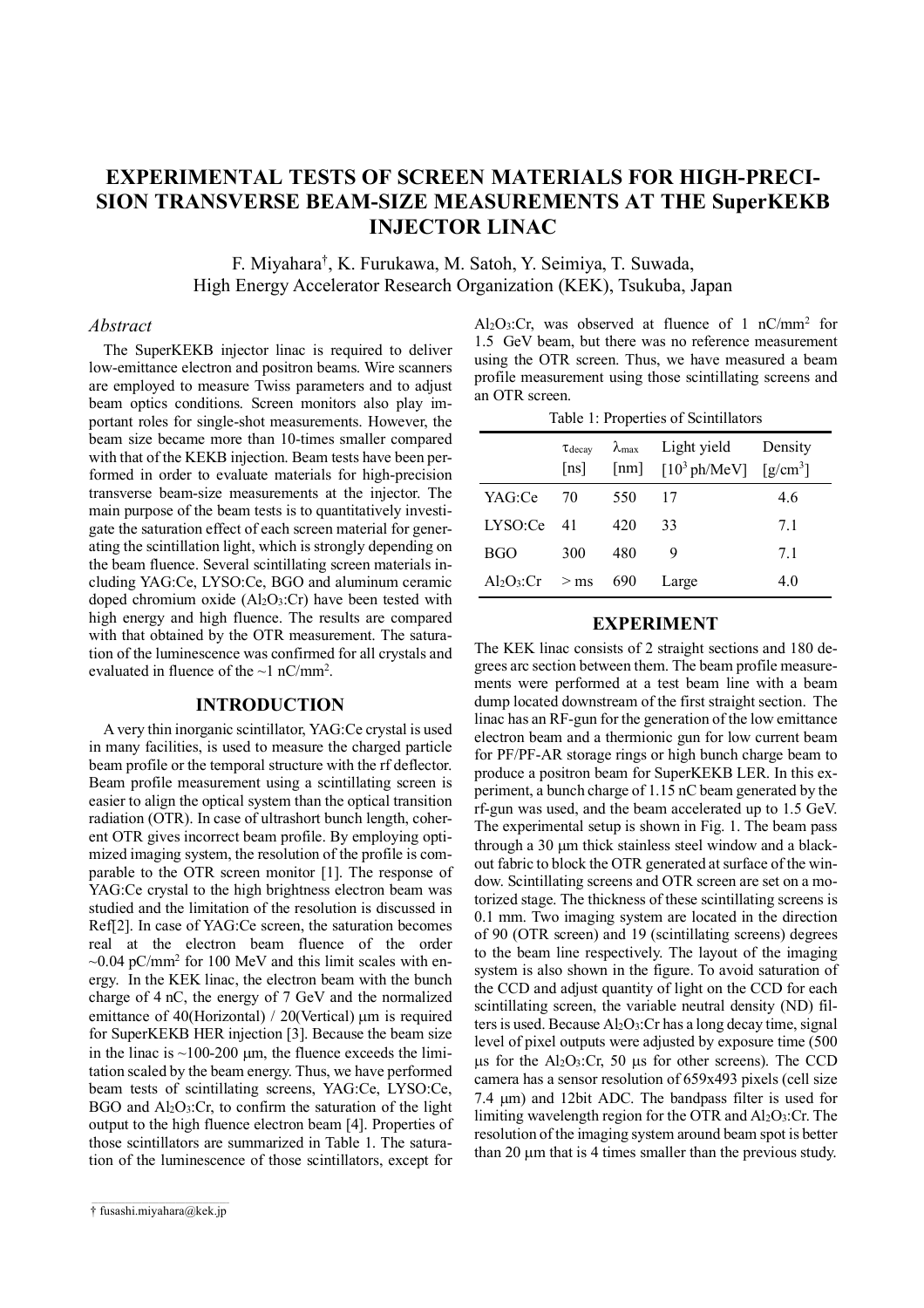

Figure 1: Experimental Setup.

The electron beam was focused on the screen by using a quadrupole triplet which was set 9.7 m long upstream. In order to investigate the change in the amount of light with respect to the beamsize, the last quadrupole magnet in the triplet used to change the beamsize. To suppress an effect of the afterglow to the measurement, the repetition rate was set to 2 Hz. The data acquisition of the profile measurements were synchronized with measurements of BPMs which gives accurate bunch charge of the beam. Variations of the bunch charge and beam position at the screen were less than 1.5% and 50 um respectively.

## **RESULT**

Sample of beam 2D beam profiles and hor./vert. beam size measured by 5 different screens are shown in Fig. 2 and Fig. 3 respectively. Since the beam is not Gaussian, the beam sizes were evaluated by the RMS of the distribution with background subtraction. In previouse work, the Al2O3 :Cr shows a poor resolution compared with other scintillating screens. In this study, beamsizes measured with the  $Al_2O_3$ : Cr are consistent with the beam size measured with the others. The degradation of the resolution in previouse work is considered to be caused by chromatic aberration due to wavelengths longer than 700 nm. However, since the  $Al_2O_3$ : Cr is formed by sintering, 2D profile with the  $Al_2O_3$ : Cr appears to be blurred.

Variations in the quantity of light output which normalized by measurement value with maximum beam size with respect to the strength of the quadrupole magnet are shown in Fig. 3. Saturation of the luminescence can be confirmed for those scintillating screens except for the  $Al_2O_3$ :Cr. Figure 4 shows correlation between the fluence of a region exceeding half maximum estimated by OTR measurement and relative light output of those scintillating screens. The YAG:Ce and the BGO show the same rate  $(\sim 7\%/mm^2/nC)$ of light reduction with increasing fluence, but reduction rate of the LYSO is about twice as large as them. It is assumed that the main cause of saturation is ionization quenching. An index related to ionization quenching is the  $\alpha/\beta$  ratio which is given by the ratio of the light yield to alpha and beta rays with a kinetic energy of  $\sim$ 5.5 MeV (the  $\alpha$ / $\beta$  ratio of many crystal is 0.2-0.3), and a large ionization quenching means a small  $\alpha/\beta$  ratio. The  $\alpha/\beta$  ratio of LSO:Ce, which is very similar to LYSO:Ce, is 0.14, that is smaller than the ratio of 0.2 (BGO) and 0.3 (YAG:Ce) [5]. This is considered to be one reason why LYSO:Ce is highly saturated. In the LYSO:Ce, the saturation clearly worsens the resolution. At the most convergent point (OTR: 0.18 mm x 0.26 mm), the beamsize is about 1.2 times that of other scintillating screens and OTR screen. The reason why the light output of the  $Al_2O_3$ : Cr increases with fluence is not clear. In this paper, we could not determine the threshold at which saturation began for those scintillators. In YAG:Ce case, by scaling the intensities reported in Ref. 2 to 1.5 GeV, the saturation may appear from  $\sim$ 0.3 nC/mm<sup>2</sup>.



Figure 2: Beam profiles measured by scintillating screens and OTR screen.